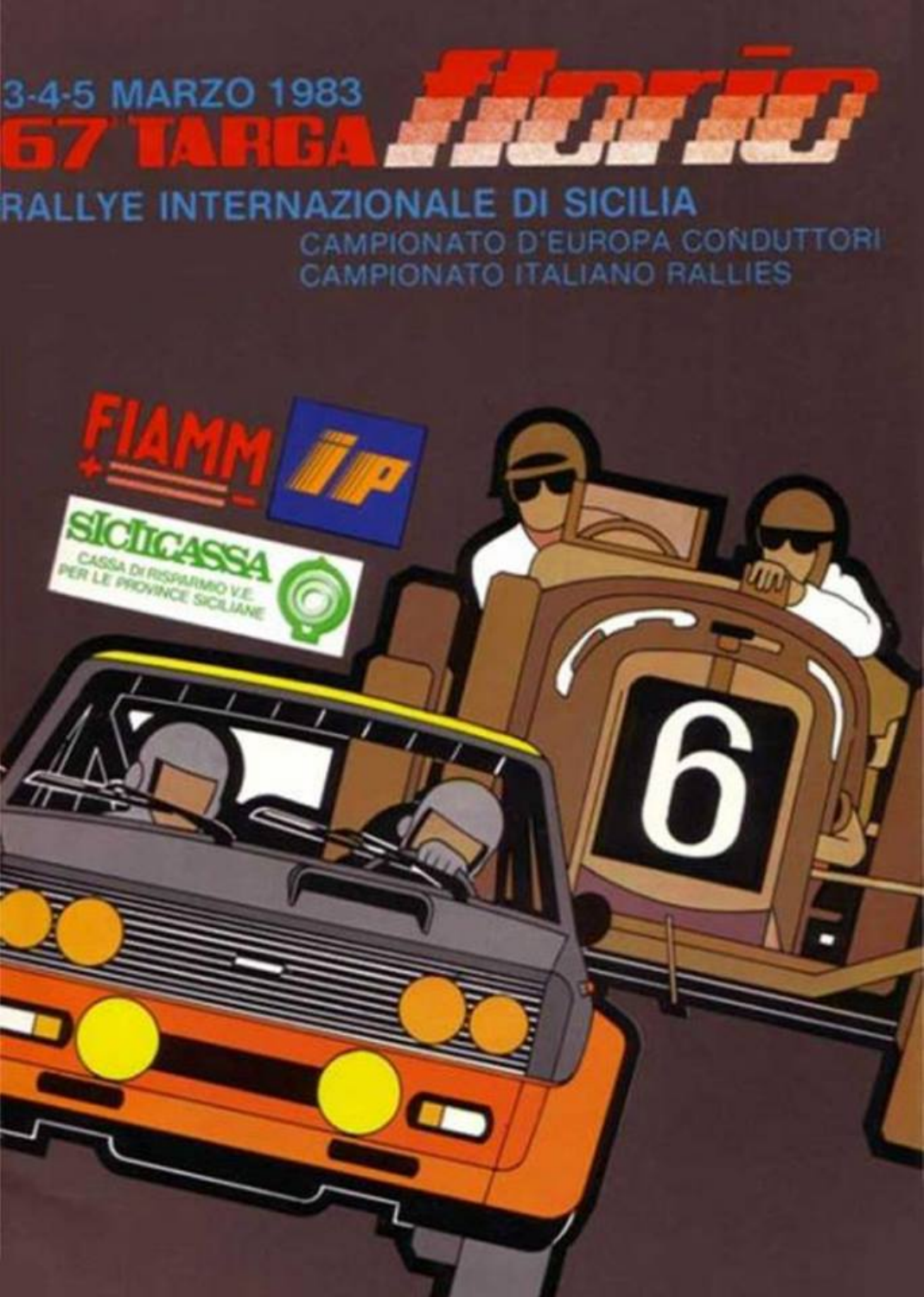### CAMPIONATO AUTOBIANCHI A 112 70 MP

### FED. ITA. CRONOMETRISTI - SEZ. DI PALERNO \* CLASSIFICA DELLA PROVA SPECIALE A 2 SCIARA GAMOTO CAGIVA

in

| CLA | <b>KUM</b> | CONDUTTORI                   | <b>SCUDERIA</b>   | TENPO                  | DIFFER.         |
|-----|------------|------------------------------|-------------------|------------------------|-----------------|
|     |            |                              |                   | N. N.S.                | H. M. S.        |
|     | 215        | <b>FORRICELLI-TORRICELLI</b> |                   | 0 06 59                | 000<br>-00      |
| 2   | 212        | ANDOLFI-ERCOLANI             |                   | 007<br>-85             | 000<br>-06      |
| 3   | 211        | CIORDANO-HEDARDO             |                   | 0 <sub>07</sub><br>10  | 0 00<br>-11     |
| 4   |            | 200 CANOBBIO-OROBELLO        |                   | 0 <sub>07</sub><br>15  | 0 00 16         |
| 5   | 204        | FELLONI-CASARI               |                   | 007<br>-16             | 0 00 17         |
| 4   | 205        | KONTINI-NONTINI              |                   | 0.07<br>20             | 00021           |
| 7   | 201        | POGGI-KODICA                 |                   | 0 07 22                | 0 00<br>-23     |
| 8   | 202        | VITTADINI-COTTO              | <b>JOLLY CLUB</b> | 0 07 23                | $0 - 00$<br>-24 |
| 9   | 207        | KUIN-POLESEL                 |                   | 24<br>007              | 0 OD<br>25      |
| 10  | 209        | CAVAGNA-CAFPONI              |                   | 0 <sub>07</sub><br>-36 | 00037           |
| 11  | 206        | ANATORI-NARINO               |                   | 00745                  | 00046           |
| 12  | 210        | HACALUSO-LA FATA             |                   | 0 O7<br>-52            | 0 00 53         |
| 13  | 208        | ALLEGRINI-'NAUSICAA'         |                   | 00753                  | -00<br>-54<br>o |
| 14  | 213        | PITTINO-NARANO               |                   | 007<br>-57             | 0 00<br>58      |
| 15  | 201        | CIGRLA-PIRZZA                |                   | 0 <sub>08</sub><br>04  | 05<br>01<br>0   |

2

**Doll, AlBERTO COMTI**<br>Doll, AlBERTO COMTI

**CASSA DI PASPARANO V.E.<br>BALLE PROVINCE SICHAME** 

\* HOr. A. CONTI I: CLASSIFICHE ELABORATE CON SISTEMA OLIVETTI M20-STN\*

WIAMM

 $\mathbf{C}$ 

EUL

 $\mathbf{\hat{a}}$ 

ATO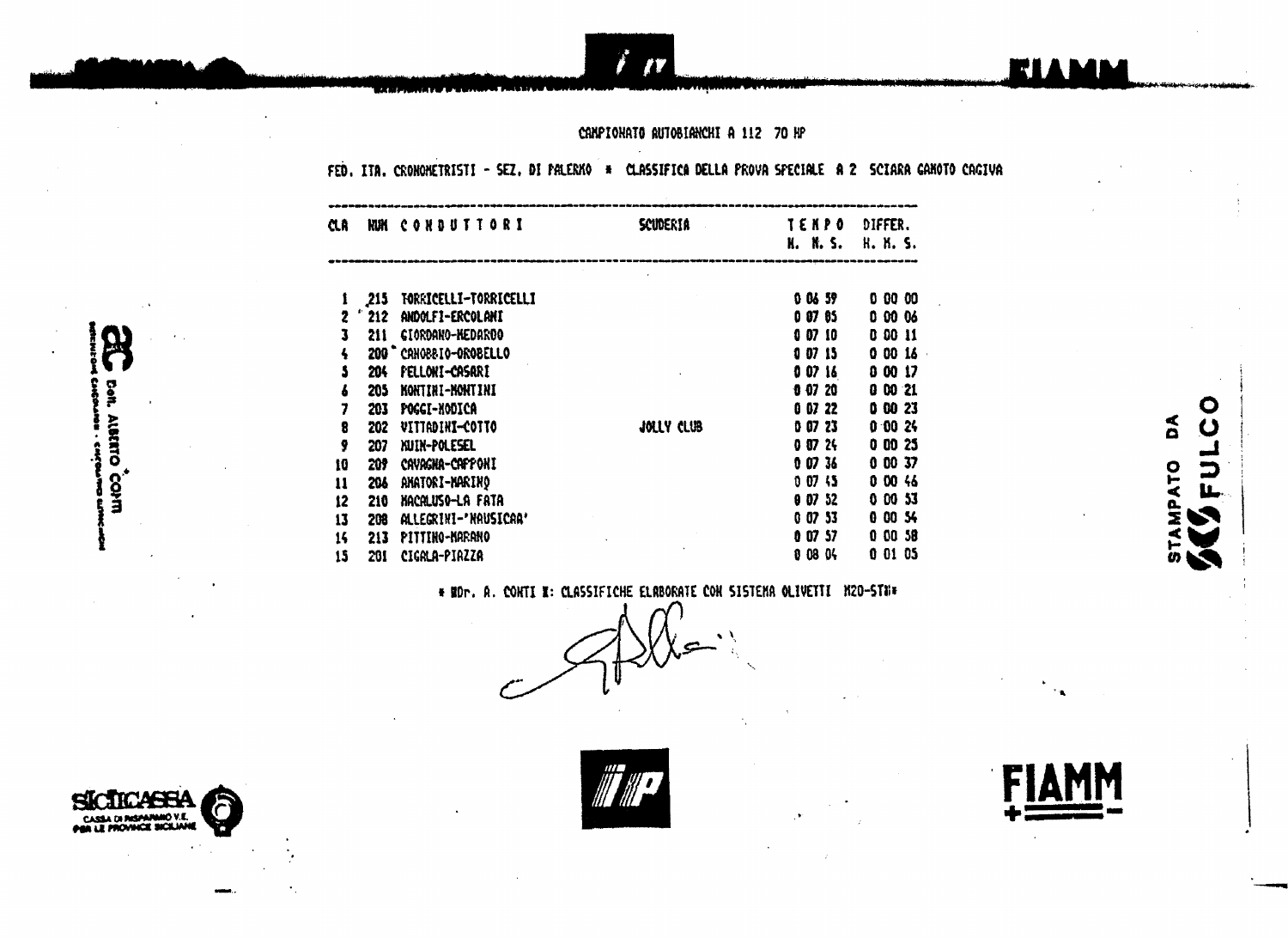### Rallye Internazionale di Sicilia

CAMPIONATO D'EUROPA RALLES CONDUTTORI AMPIONATO ITALIANO DEI RALLIES

CAMPIONATO AUTOBIANCHI A 112 70 HP

أيسين  $\mathbf{C}$  .  $\mathbf{r}$  $\frac{1}{2}$  .

 $\mathbf{c}$ 

 $\overline{\phantom{a}}$ 

u.

δ

O<br>T<br>C

### FED. ITA. CRONOMETRISTI - SEZ. DI PALERMO \* CLASSIFICA DELLA PROVA SPECIALE 8 3 MONTENAGGIORE SICILCASSA

| CLA                   |     | HUM CONDUTTORI         | <b>SCUDERIA</b>   | TEKPO<br>H. M. S.      | DIFFER.<br>.    |
|-----------------------|-----|------------------------|-------------------|------------------------|-----------------|
|                       |     |                        |                   |                        |                 |
|                       | 215 | TORRICELLI-TORRICELLI  |                   | 0,06,28                | 00000           |
| 2                     | 200 | CAHOBBIO-OROBELLO      |                   | 0 06<br>-29            | 0 00 01         |
| 3                     | 212 | ANDOLFI-ERCOLANI       |                   | 0 06 33                | 0 00 05         |
| 4                     | 211 | CIORDANO-MEDARDO       |                   | 0 06 34                | 0.0006          |
| 5                     | 204 | PELLONI-CASARI         |                   | 0 06<br>-41            | 80013           |
| $\boldsymbol{\delta}$ | 205 | <b>NONTINI-HONTINI</b> |                   | 0 06<br>-42            | 0.0014          |
| - 7                   | 202 | VITTADINI-COTTO        | <b>JOLLY CLUB</b> | <b>D</b> 06<br>42      | 0 00 14         |
| 8                     | 207 | <b>NUIN-POLESEL</b>    |                   | D 06 46                | 00018           |
| 9                     | 203 | POGGI-HODICA           |                   | 0,06,47                | 0 00 19         |
| 10                    | 209 | CAVAGNA-CAPPONI        |                   | 0 06 51                | <b>0 00 23</b>  |
| 11                    | 210 | NACALUSO-LA FATA       |                   | 0 07<br>-03            | 0 00 35         |
| 12                    | 213 | PITTINO-MARANO         |                   | 0 07<br>-04            | 0 00 36         |
| 13                    | 204 | AMATORI-MARINO         |                   | 0 <sub>07</sub><br>-09 | 0 00 41         |
| 14                    | 201 | CIGALA-PIAZZA          |                   | 0 07<br>-17            | CO.<br>-49<br>O |
| 15                    | 209 | ALLEGRINI-'NAUSICAR'   |                   | 0 07 17                | 00 49<br>û      |

# WDr. A. CONTI N: CLASSIFICHE ELABORATE CON SISTEMA OLIVETTI M20-STN\*

 $\sim 10^{-10}$ 

ال عيشته ك

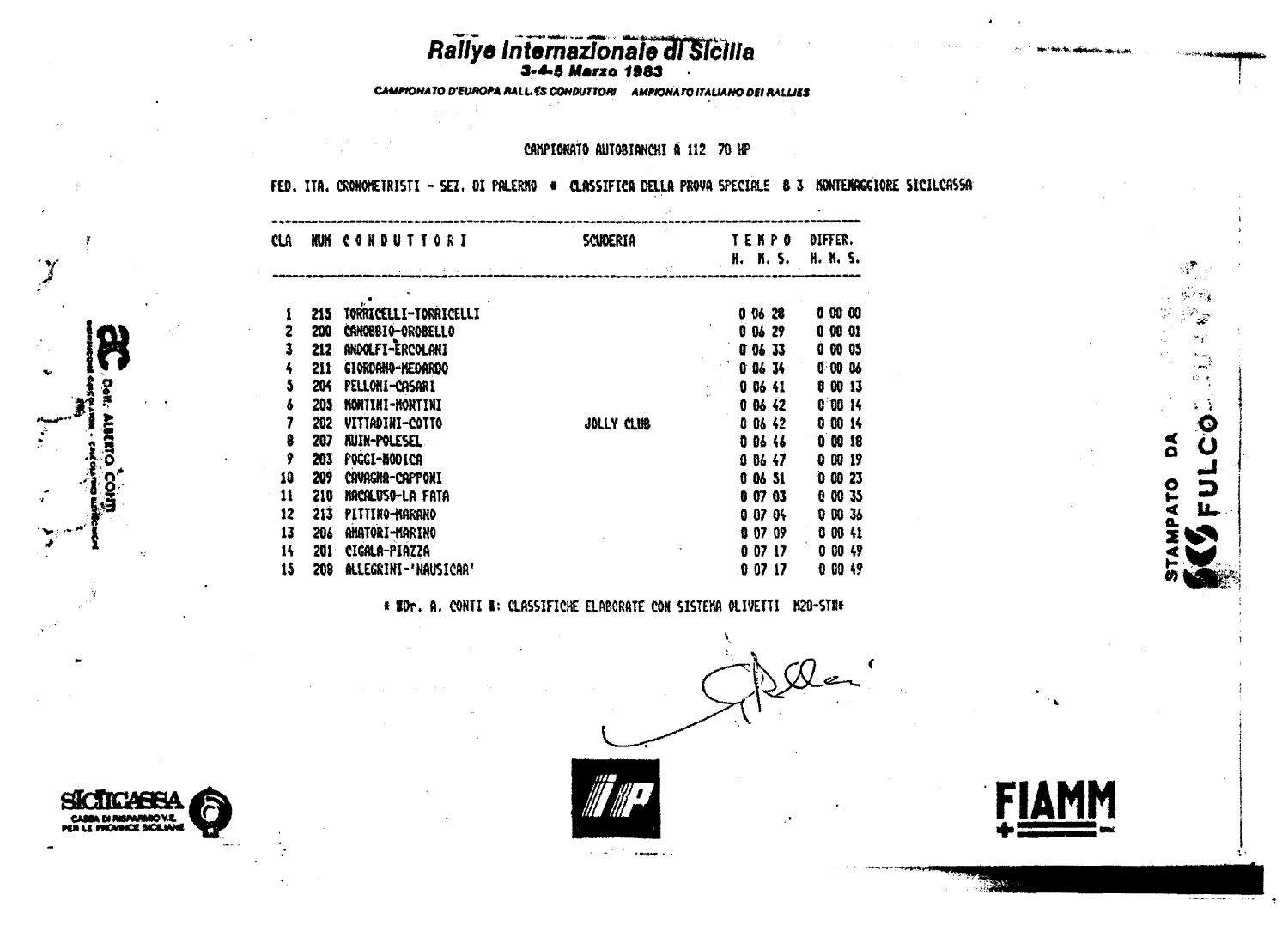### 67\* TARGA FLORIO Rallye Internazionale di Sicilia

**3-4-5 Marzo** 

CAMPIONATO D'EUROPA RALL. ES CONDUTTORI AMPIONATO ITALIANO DEI RALLIES

#### CANPIONATO AUTOBIANCHI A 112 70 NP

FEDERAZIONE NAZIONALE CRONOMETRISTI - SEZ. DI PALERMO \* CLASSIFICA DOPO LA PROVA SPECIALE 8 3 MONTEMAGGIORE SICILCASSA

| CLA |       | <b>RUM CONDUTTORI</b> | <b>SCUDERIA</b>   | TENPO    | DIFFER.         |
|-----|-------|-----------------------|-------------------|----------|-----------------|
|     |       |                       |                   | H. M. S. | <b>H. M. S.</b> |
|     | 215   | TORRICELLI-TORRICELLI |                   | 01327    | 0000            |
| 2   | 212   | ANDOLFI-ERCOLANI      |                   | 0 13 38  | 0 00 11         |
| 3   | 200   | CANOBBIO-OROBELLO     |                   | 01344    | 0 00 17         |
| ¥   | 211   | CIORDANO-HEDARDO      |                   | 01344    | 00017           |
| 5   | 204   | PELLONI-CASARI        |                   | 01357    | 0 00 30         |
| 4   | 205   | NONTINI-NONTINI       |                   | 0 14 02  | 0 00 35         |
| 7   | 202 * | VITTADINI-COTTO       | <b>JOLLY CLUB</b> | 01405    | 0 00 38         |
| 8   | 203   | POGGI-NODICA          |                   | 0.1409   | $0.00 + 2$      |
| 9   | 207   | KUIN-POLESEL          |                   | 01410    | 0 00 43         |
| 10  | 209   | CAVACKA-CAFFONI       |                   | 01427    | 0 01 00         |
| 11  | 206   | AKATORI-NARINO        |                   | 01454    | $0$ 01 27       |
| 12  | 210   | MACALUSO-LA FATA      |                   | 01455    | 0 01 28         |
| 13  | 213   | PITTINO-NARANO        |                   | 01501    | 0 01 34         |
| 14  | 208   | ALLEGRINI-'NAUSICAA'  |                   | 0 15 10  | 00143           |
| 15  | 201   | CIGRLA-PIAZZA         |                   | 0 15 21  | 01 54<br>Ø.     |
|     |       |                       |                   |          |                 |

# MOr. A. CONTI M: CLASSIFICHE ELABORATE CON SISTEMA OLIVETTI M20-STM\*

CAMPIONATO AUTOBIANCHI A 112 70 HP

ELENCO DEI TENPI KANCANTI NELLA FROVA B 3 NONTEKAGGIORE SICILCASS.

1 214 CARRERA-SEVERI

 $\mathbf{r}$ 

**LIBERTO** 

e<br>E

**GRIF.WIRTH** 

# ADr. A. CONTI B: CLASSIFICHE ELABORATE CON SISTEMA OLIVETTI H20-STH\*



**FIAMM** 

 $\bullet$ 

 $\mathbf C$ 

⋍

 $\circ$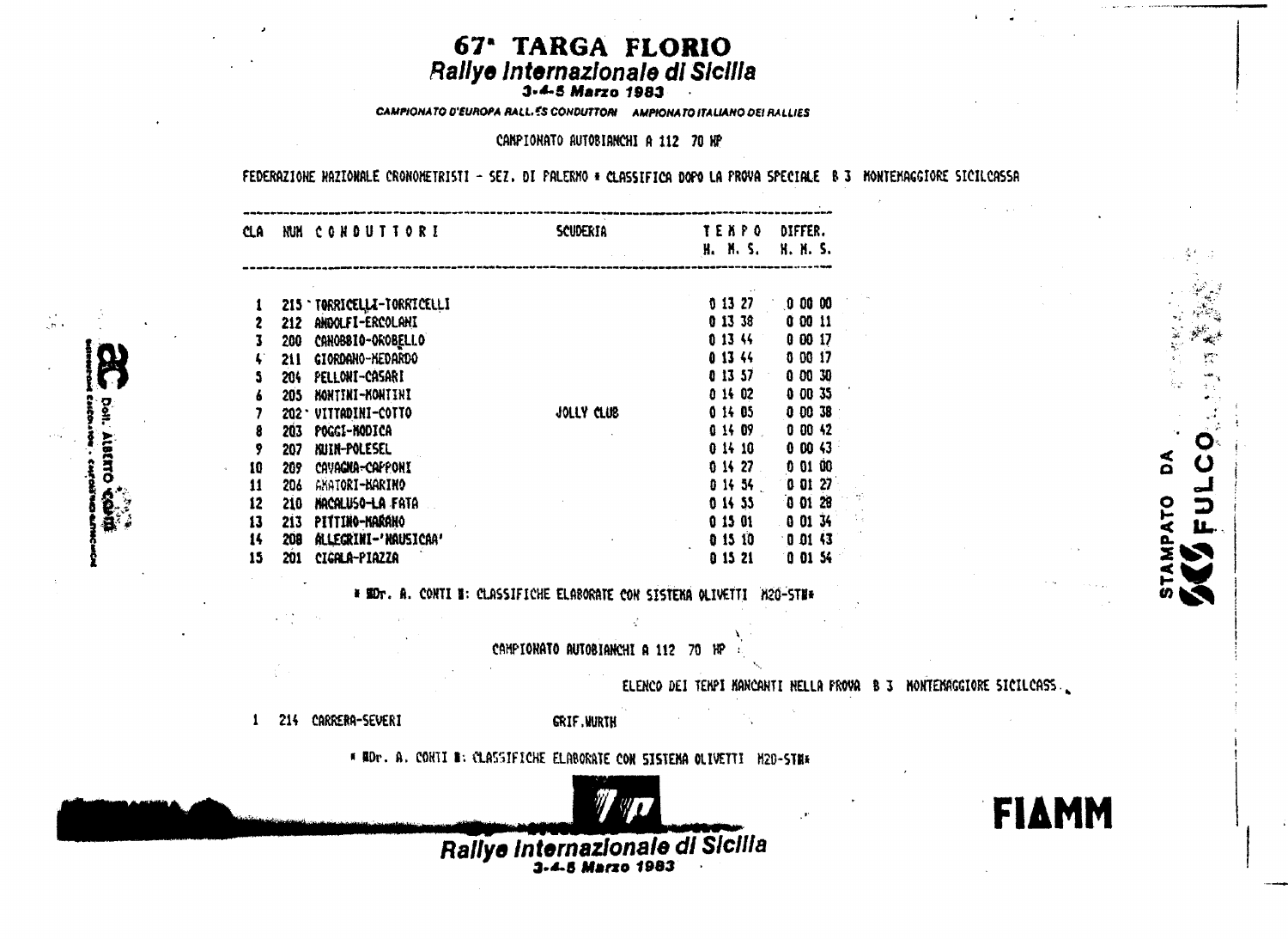



 $\frac{1}{2}$ 

 $\mathcal{F}^{\infty}_{\mathcal{F}}$  $\bullet$ 

 $\overline{O}$ 

 $\frac{1}{1}$ 

lı.

 $\mathbf{\tilde{a}}$ 

**ATO** 

### Rallye Internazionale di Sicilia

CAMPIONATO D'EUROPA RALLES CONDUTTORI AMPIONATO ITALIANO DEI RALLIES

CAMPIONATO AUTOBIANCHI A 112 70 HP

FED. ITA. CRONOMETRISTI - SEZ. DI PALERNO \* CLASSIFICA DELLA PROVA SPECIALE C 3 TARGA OPEL G.N.

| CLA | <b>KUK</b>    | <b>CONDUTTORI</b>                | SCUDERIA<br>その中では、如きていたとして、このことが勝 偶像 | <b>TENPO</b>   | DIFFER.<br>H. M. S. |
|-----|---------------|----------------------------------|--------------------------------------|----------------|---------------------|
|     | - 200         | CANOBBIO-OROBEELO                |                                      | 0 26 08        | 00000               |
|     |               | <b>215 TORRICELLI-TORRICELLI</b> |                                      | 0 26 25        | 0 00 17             |
|     | $212^{\circ}$ | <b>ANDOLFI-ERCOLANI</b>          |                                      | 0, 26, 39      | 0 00 31             |
|     |               | 211 GIORDANO-MEDARDO             |                                      | 0 26 51        | 00 43<br>Ð.         |
|     |               | <b>204 PELLONI-CASARI</b>        |                                      | <b>0 27 QO</b> | $0 \t00 \t52$       |
| 6   |               | 202 VITTADINI-COTTO              | <b>JOLLY CLUB</b>                    | 0 27 21        | 0 01 13             |
| 7   | 205           | HONTINI-HONTINI                  |                                      | 027.40         | 0 01 32             |
| 8   | 207           | HUIN-POLESEL                     |                                      | 0, 27, 52      | 00144               |
| 9   | 203           | POGGI-KODICA                     |                                      | 0.28.05.       | 0 01 57             |
| 10  | 209           | CAVACHA-CAPPONI                  |                                      | 028.13         | 0 02 05             |
| 11  | 206           | ANATORI-NARINO                   |                                      | 028.23         | 0 02 15             |
| 12  | 213           | PITTINO-KARANO                   |                                      | 0, 28, 40      | $0 \t02 \t32$       |
| 13  | 208           | ALLEGRINI-'NAUSICAA'             |                                      | 0 29 45        | 0 03 37             |
| 14  | 201           | CIGALA-PIAZZA                    |                                      | 0,29,59        | 0 03 51             |

\* EDr. A. CONTI B: CLASSIFICHE ELABORATE CON SISTEMA OLIVETTI M20-STE\*



**OHD** 

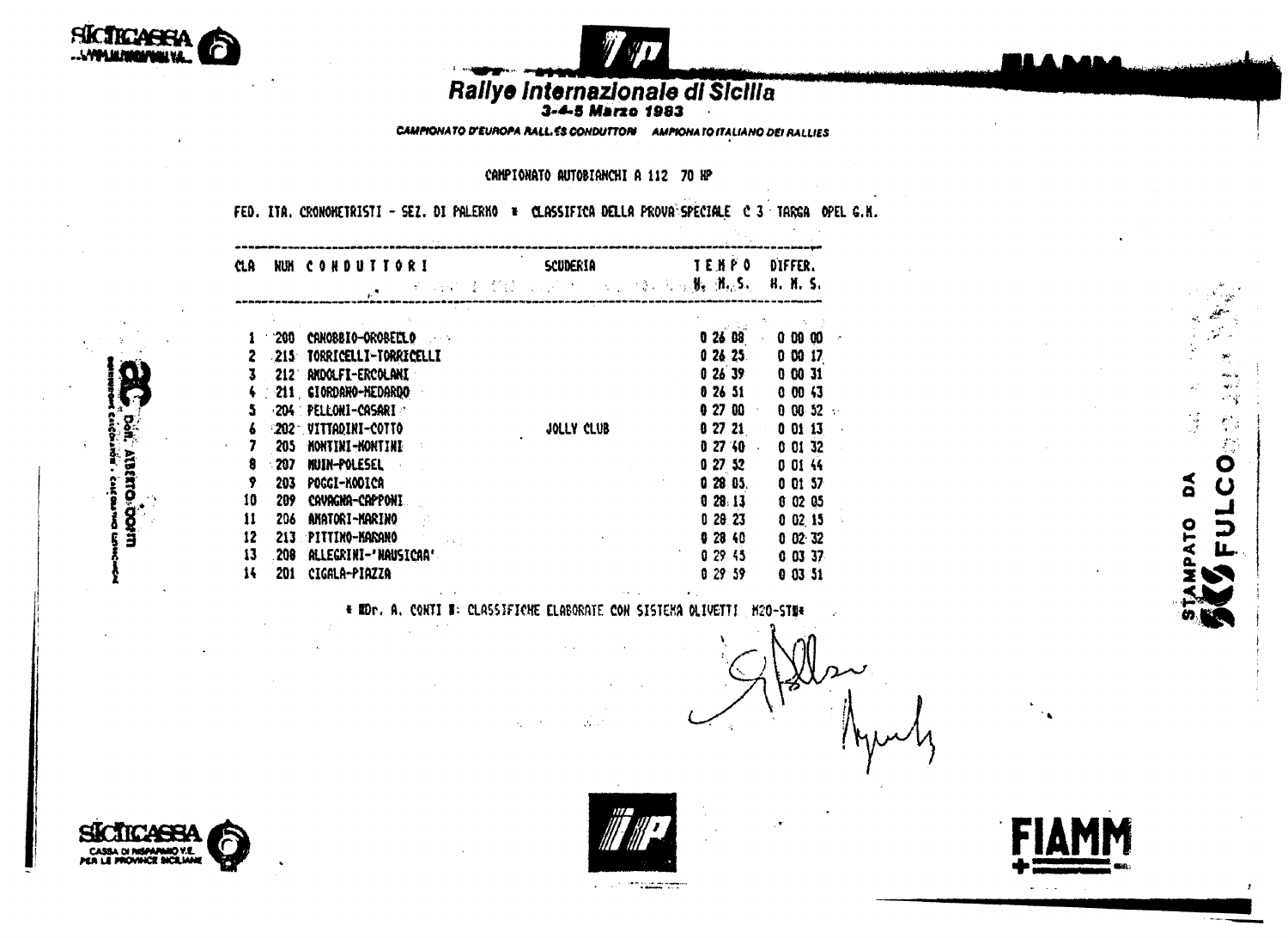## 67<sup>\*</sup> TARGA FLORIO<br>Railye internazionale di Sicilia<br>3-4-5 Marzo 1983

CAMPIONATO D'EUROPA RALLES CONDUTTORI AMPIONATO ITALIANO DEI RALLIES

### CAMPIONATO AUTOBIANCHI A 112 70 HP

FEDERAZIONE NAZIONALE CRONOMETRISTI - SEZ. DI PALERMO \* CLASSIFICA DOPO LA PROVA SPECIALE C 3 TARGA OPEL G.N.

| CLA                        |       | NUM CONDUTTORI         | SCUDERIA          | <b>TEMPO</b> | DIFFER.       |
|----------------------------|-------|------------------------|-------------------|--------------|---------------|
|                            |       |                        |                   | H. H.S.      | H. M. S.      |
| 1                          | 200   | CANOBBIO-OROBELLO      |                   | 0 39 52      | 00000         |
| 2                          | 215   | TORRICELLI-TORRICELLI  |                   | 0, 39, 52    | 0 00 00       |
| 3                          | 212   | AHDOLFI-ERCOLANI       |                   | 0,40,17      | $000$ 25      |
| 4                          | 211   | GIORDANO-MEDARDO -     |                   | 0.40.35      | 00043         |
| S                          | 204   | PELLONI-CASARI         |                   | 0,40,57      | 0 01 05       |
| 6                          | 202   | VITTAOINI-COTTO        | <b>JOLLY CLUB</b> | 04126        | 00134         |
| $\mathcal{F}_{\text{int}}$ | 205   | <b>NONTINI-MONTINI</b> |                   | 04142        | 0 01 50       |
| ß                          | 207   | NUIN-POLESEL           |                   | 0,42,02      | 00210         |
| 9                          | 203   | POGGI-HODICA           |                   | 04214        | 0 02 22       |
| $10-10$                    | 209   | CAVAGNA-CAPPONI        |                   | 0 42 40      | 0 02 48       |
| 11                         | 20، ک | AHATORI-MARINO         |                   | 04317        | $0$ $03$ $25$ |
| 12                         | 213   | PITTINO-HARANO         |                   | 0.43.41      | 0 03 49       |
| 13                         | 208   | ALLEGRINI-'NAUSICAA'   |                   | 0 44 55      | 0 05 03       |
| 14                         | 201   | CIGALA-PIAZZA          |                   | 0,5,20       | 0 05 28       |

**UBERTO** 

com

\* HOr. A. CONTI E: CLASSIFICHE ELABORATE CON SISTEMA OLIVETTI N20-STEM

 $\mathbf O$ 

 $\overline{\mathbf{C}}$ 

 $\mathbf{a}$ 

MPATO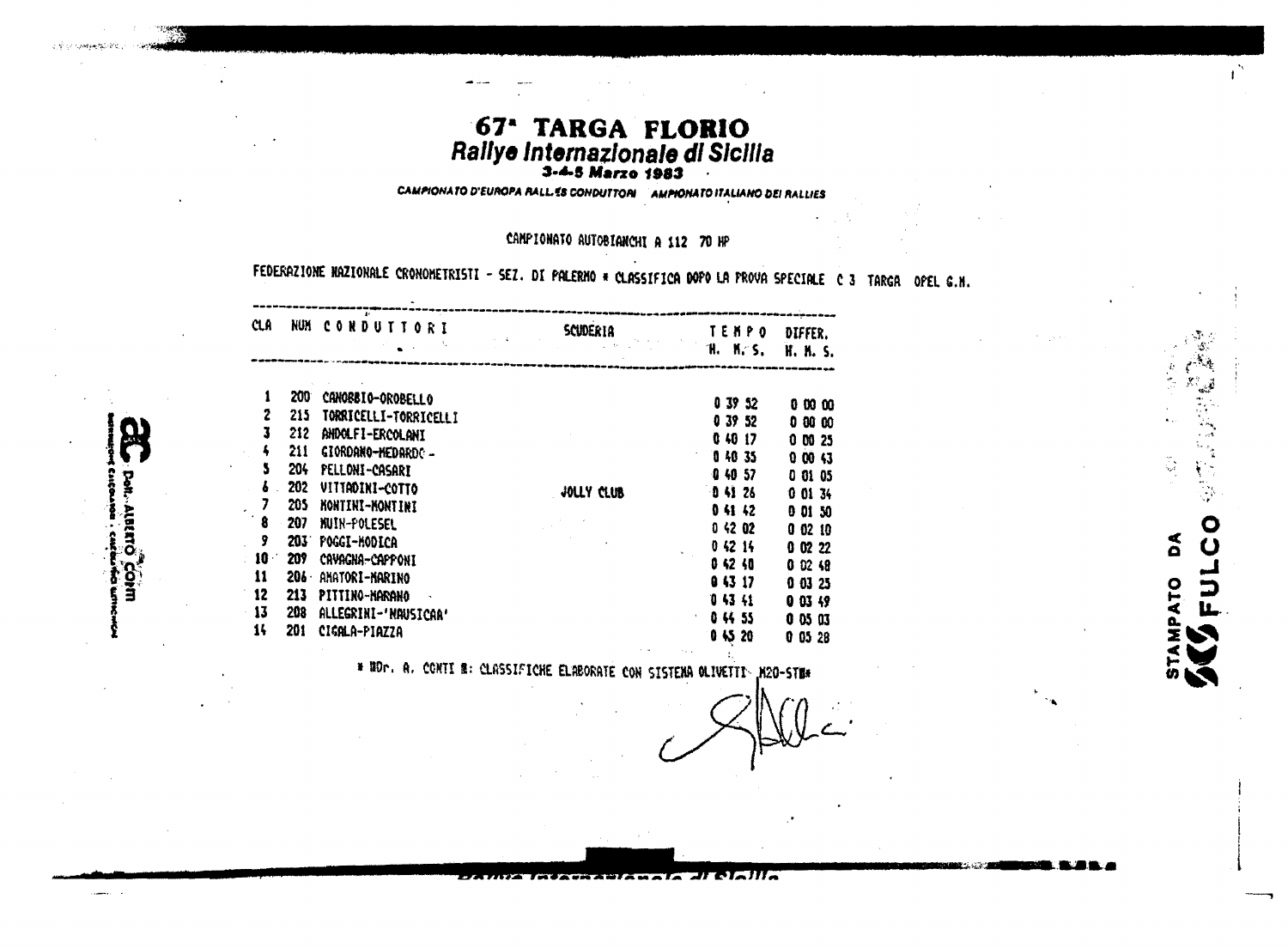

CAMPIONATO D'EUROPA RALLES CONDUTTORI AMPIONATO ITALIANO DEI RALLIES

### CAMPIONATO AUTOBIANCHI A 112 70 NP

ELERCO DEI TEMPI MANCANTI NELLA PROVA C 3 TARGA OPEL G.M.

1 214 CARRERA-SEVERI

### **GRIF.WURTH**

\* MDr. A. CONTI I: CLASSIFICHE ELABORATE CON SISTEMA OLIVETTI M20-STER

EQUIPAGGI RITIRATI NELLA PROVA C 3 TARGA OFEL G.H."

210 MACALUSO-LA FATA

ritirato

# MDr. A. CONTI M: CLASSIFICHE ELABORATE CON SISTEMA OLIVETTI M20-STM+



**Alatito** 

corn







 $\mathbf O$ 

۵

ATO

FULC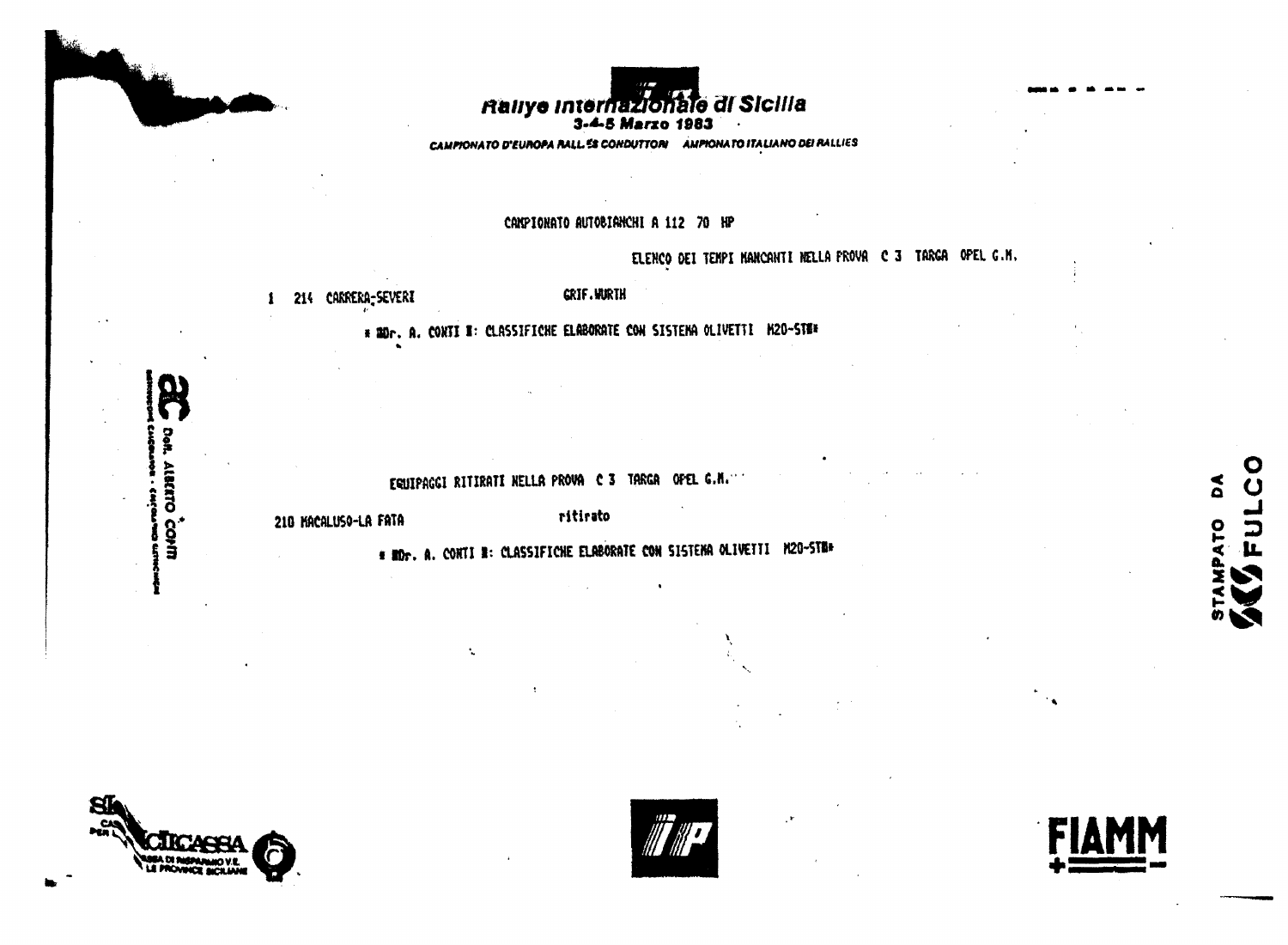## Railye Internazionale di Sicilia

CAMPIONATO D'EUROPA RALL, ÉS CONDUTTORI AMPIONATO ITALIANO DEI RALLIES

### CAMPIONATO AUTOBIANCHI A 112 70 HP

FED. ITA. CRONOMETRISTI - SEZ. DI PALERNO \* CLASSIFICA DELLA PROVA SFECIALE D 3 COLLESANO H. COSTA VERDE

| CLA |              | NUM CONDUTTORI         | SCUDERIA          | <b>TENPO</b> | DIFFER.      |
|-----|--------------|------------------------|-------------------|--------------|--------------|
|     | $\mathbf{r}$ |                        |                   | H. H. S.     | H. M. S.     |
|     |              |                        |                   |              |              |
| 1   | 215          | TORRICELLI-TORRICELLI  |                   | 01014        | 0 00 00      |
| 2   | 200          | CANOBBIO-OROBELLO      |                   | 01024        | 0 0 0<br>-10 |
| 3   | 212          | ANDOLFI-ERCOLANI       |                   | 0 10 29      | 0 00 15      |
| 4   | 211          | CIORDANO-MEDARDO       |                   | 01012        | 0028         |
| 5   | 205          | <b>NONTINI-NONTINI</b> |                   | 01054        | 00040        |
| 6   | 207          | <b>HUIN-POLESEL</b>    |                   | 0 10 57      | 00043        |
| 7   | 204          | PELLONI-CASARI         |                   | 01038        | 0004         |
| g   | 213          | PITTING-HARAHO         |                   | 0, 10, 59    | 00045        |
| 9   |              | 202 VITTADINI-COTTO    | <b>JOLLY CLUB</b> | 0 11 05      | 0,00,51      |
| 10  | 206          | ANATORI-NARINO         |                   | 0 11 10      | 0 00 54      |
| и   | 209          | CAVAGNA-CAPPONT        | $\epsilon$        | 01118        | 00104        |
| 12  | 203          | POGGI-MODICA           |                   |              |              |
| 13  | 201          | CIGALA-PIAZZA          |                   | 0 11 19      | 0 01 05      |
|     |              |                        |                   | 0 11 38      | 00124        |
| 14  | 208          | ALLEGRINI-'NAUSICAA'   |                   | 01152        | 01 38<br>ū   |

\* Wir. A. CONTI #: CLASSIFICHE ELABORATE CON SISTEMA OLIVETTI M20-STW\*





Woc

 $\sim 10$ 

 $\bullet$ 

 $\bar{\bm{\omega}}$ 

LOT

 $\mathbf{\hat{a}}$ 

ATO



ā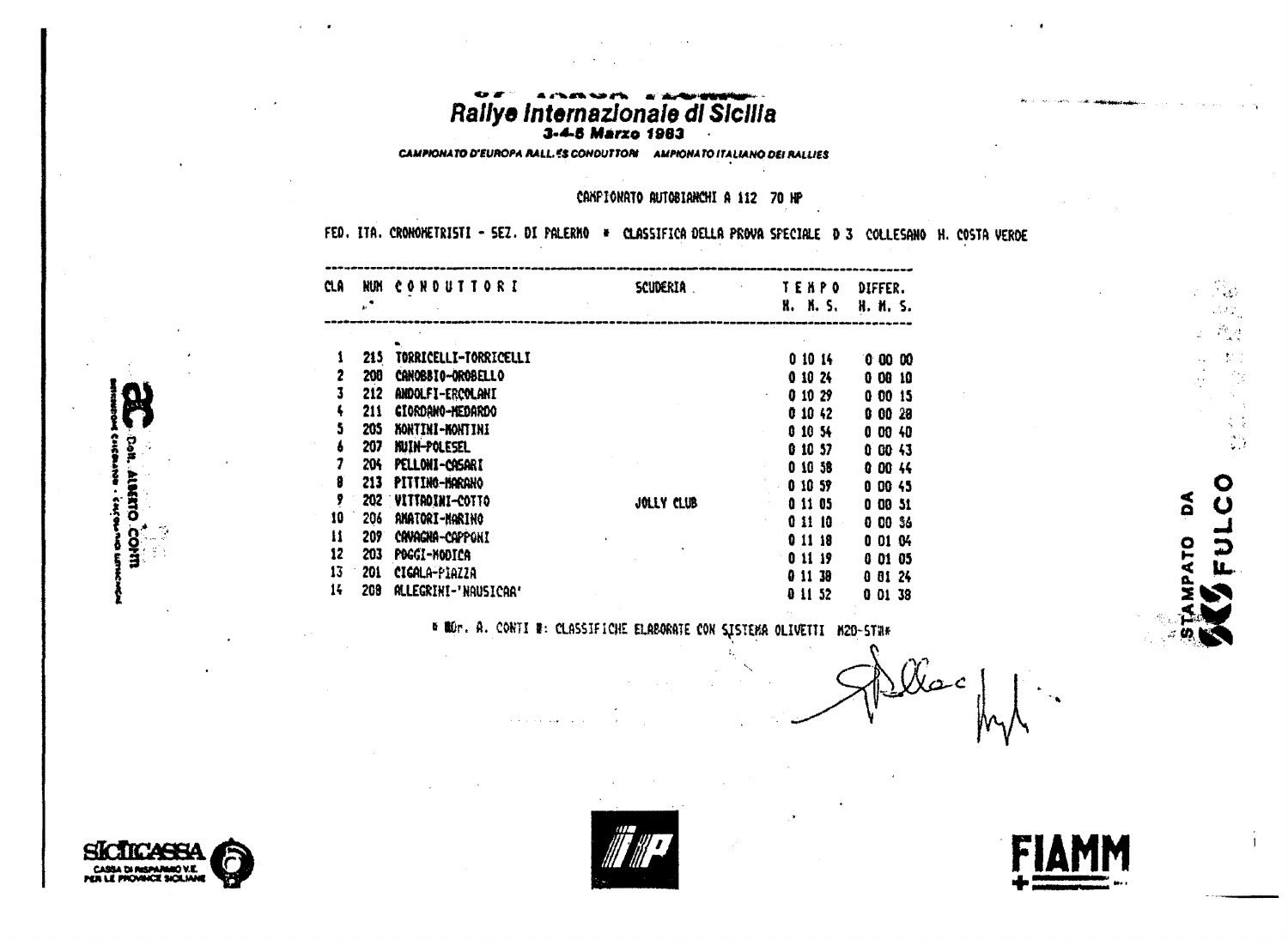67\* TARGA FLORIO<br>Rallye internazionale di Sicilia<br>3.4.5 Marzo 1983

A TO THE RESIDENCE TO A PROFESSION OF RESPONSIVE AND THE RESIDENCE OF THE RESPONSE OF THE RESPONSE OF THE RESPONSE OF THE RESPONSE OF THE RESPONSE OF THE RESPONSE OF THE RESPONSE OF THE RESPONSE OF THE RESPONSE OF THE RESP

radar na mendunut

**Alatito** 

**ABAU** 

CAMPIONATO D'EUROPA RALL. ES CONDUTTORI AMPIONATO ITALIANO DEI RALLIES

CAMPIONATO AUTOBIANCHI A 112 70 HP

FEDERAZIONE NAZIONALE CRONOMETRISTI - SEZ. DI PALERMO \* CLASSIFICA DOPO LA PROVA SPECIALE D 3 COLLESANO H. COSTA VERDE

| <b>CLA</b> |     | HUM CONDUTTORI        | SCUDERIA A PORTUGALE TENPO DIFFER. | H. N. S.   | H. N. S.                                  | $\mathcal{O}(\log \log n)$ | في نيو<br>$\mathcal{P}^{\text{max}}$<br>x.<br>جيلين |
|------------|-----|-----------------------|------------------------------------|------------|-------------------------------------------|----------------------------|-----------------------------------------------------|
|            |     |                       |                                    |            |                                           |                            | kýt.<br>$\frac{1}{2}$                               |
|            | 215 | TORRICELLI-TORRICELLI |                                    | 0,50,06    | 0000                                      |                            | $\tau$ %<br>$\frac{1}{2}$ .<br>$\frac{1}{2}$        |
|            | 200 | CANOBBIO-OROBELLO     |                                    | 0.50.13    | 00010                                     |                            | $\mathcal{F}_{\mathbf{1}}$                          |
|            | 212 | ANDOLFI-ERCOLANI      |                                    | 0.50.46    | 0 00 40                                   |                            |                                                     |
|            | 211 | CIORDANO-HEDARDO      | よる じいい                             | 0 51 17    | 0 01 11                                   |                            | $\frac{1}{2}$                                       |
|            | 204 | PELLOHI-CASARI        |                                    | 05155      | 0 01 49                                   |                            |                                                     |
|            | 202 | VITTADINI-COTTO       | <b>JOLLY CLUB</b>                  | 0, 52, 31  | 00225                                     |                            |                                                     |
|            | 205 | HONTINI-HONTINI       |                                    | 05236      | 00230                                     |                            |                                                     |
|            | 207 | <b>HUIN-POLESEL</b>   |                                    | 0 52 59    | 0 02 53                                   |                            | ⋖<br>۵                                              |
|            | 203 | POGGI-HODICA          |                                    | 0 53 33    | 0 03.27                                   |                            |                                                     |
| 10         | 209 | CAVAGNA-CAPPONI       |                                    | 0 53 58    | 0 03 52                                   |                            |                                                     |
| 11         | 206 | AMATORI-MARINO        |                                    | 05427      | 0 04 21                                   |                            | DUPATO                                              |
| 12         | 213 | PITTINO-MARANO        |                                    | 54 40<br>Ð | 0 04 34                                   |                            |                                                     |
| 13         | 208 | ALLEGRINI-'NAUSICAA'  |                                    | 0.56.47    | 00641                                     |                            |                                                     |
| 14         | 201 | CIGALA-PIAZZA         |                                    | $0.56$ 58  | 0 06 52                                   |                            |                                                     |
|            |     |                       | CAMPIONATO AUTOBIANCHI A 112 70 HP |            |                                           |                            | m                                                   |
|            |     |                       |                                    |            | ELENCO DEI TENPI HANCANTI NELLA PROVA D 3 | COLLESANO H. COSTA VERDE   |                                                     |
|            | 210 | MACALUSO-LA FATR      |                                    | 214        | CARRERA-SEVERI                            | GRIF.WIRTH                 |                                                     |

 $\mathbf O$ 

 $\overline{C}$ 

 $\begin{array}{c} \mathbf{U} \\ \mathbf{F} \end{array}$ 

\* HDr. A. CONTI #: CLASSIFICHE ELABORATE CON SISTEMA OLIVETTI N20-STR\*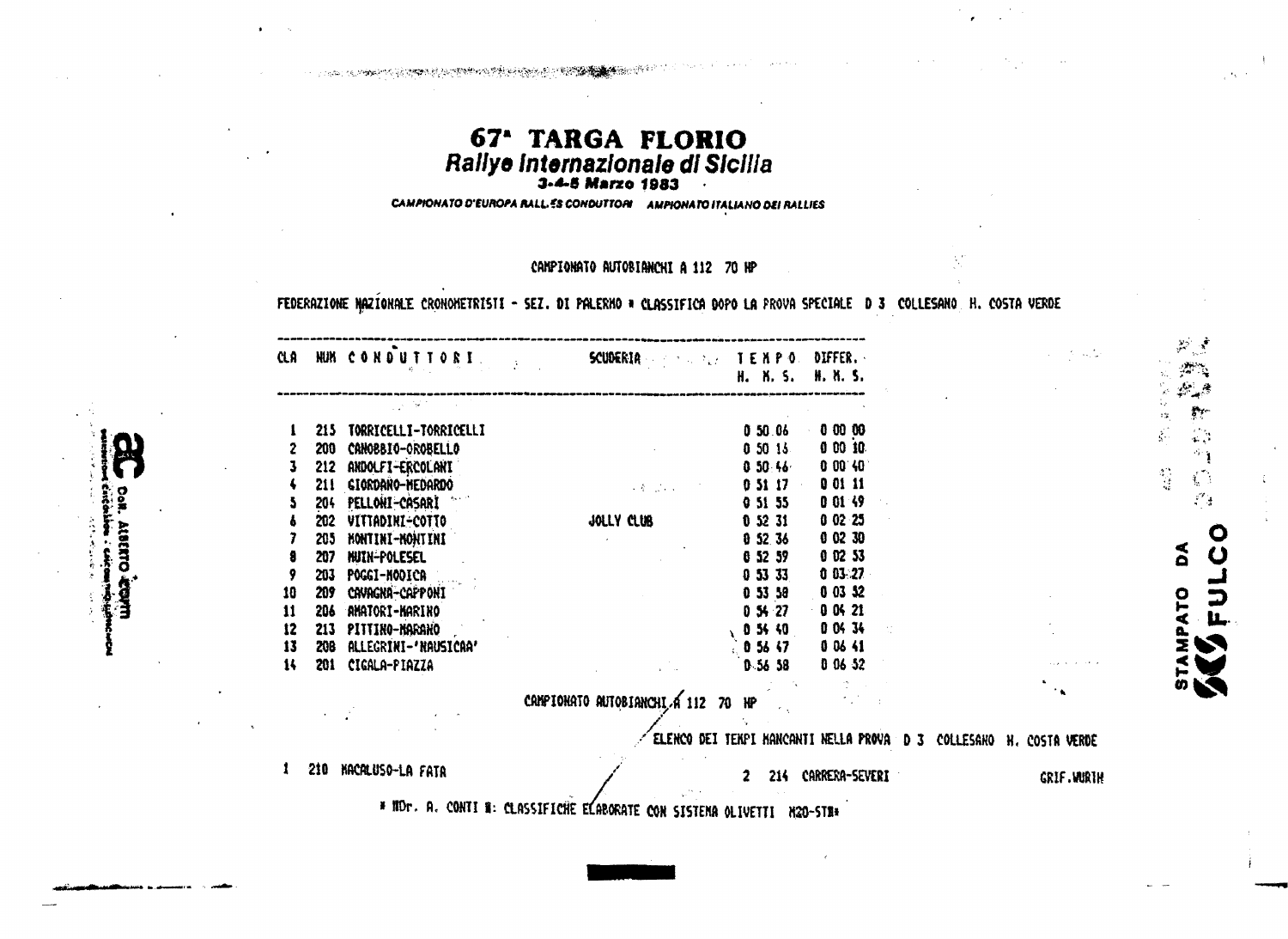



CAMPIONA 30 D'EUROPA RALLES CONDUTTON AMPIONATO ITALIANO DEI RALLIES

CAMPIONATO AUTOBIANCHI A 112 70 HP

FED. ITA. CRONOHETRISTI - SEZ. DI PALERNO = CLASSIFICA DELLA PROVA SPECIALE E 2 S. LUCIA TATIANA PELLETTERIA

| CLA |     | <b>NUM CONDUTTORI</b>     | <b>SCUDERIA</b>   | <b>TENPO</b><br>H. H. S. | DIFFER.<br>H. M. S. |
|-----|-----|---------------------------|-------------------|--------------------------|---------------------|
| 1   |     | 215 TORRICELLI-TORRICELLI |                   | 00749                    | 0 00 00             |
| 2   | 200 | CANOBBIO-OROBELLO         |                   | 00752                    | 0 00 03             |
| 3   | 211 | CIORDANO-MEDARDO          |                   | 00757                    | 00 08<br>8          |
|     | 212 | ANDOLFI-ERCOLANI          |                   | 00802                    | 00 13<br>Q          |
| Ŝ   | 207 | <b>HUIN-POLESEL</b>       |                   | 00806                    | 00 19<br>a          |
| L   | 204 | PELLONI-CASARI            |                   | 0 08 17                  | 00 29<br>O          |
|     | 202 | VITTADIRI-COTTO           | <b>JOLLY CLUB</b> | 00823                    | <b>0 OO 34</b>      |
| 8   | 203 | POGGI-HODICA              |                   | 00825                    | 00 36<br>Ð          |
| 9   | 205 | NONTINI-NONTINI           |                   | 0 08 32                  | 00 43<br>Ð          |
| 10  | 209 | CAVAGNA-CAPPONI           |                   | 0 08 32                  | 00 43<br>0          |
| 11  | 206 | ANATORI-MARINO            |                   | 0.08 <sub>34</sub>       | 00 45<br>O          |
| 12  | 213 | PITTINO-MARANO            |                   | 0 08 39                  | 00 50<br>Ō          |
| 13  | 208 | ALLEGRINI-'NAUSICAA'      |                   | 0.08 <sub>12</sub>       | 00 53<br>Ō          |
| 14  | 201 | CIGALA-PIAZZA             |                   | 0 08 53                  | 01 04<br>O          |
|     |     |                           |                   |                          |                     |

# WDr. A. CONTI #: CLASSIFICHE ELABORAIE CON SISTEMA OLIVETTI N20-ST#\*



 $\mathbf{O}$ U

n<br>E

**CASSA DI** MIA LE FI

Ě



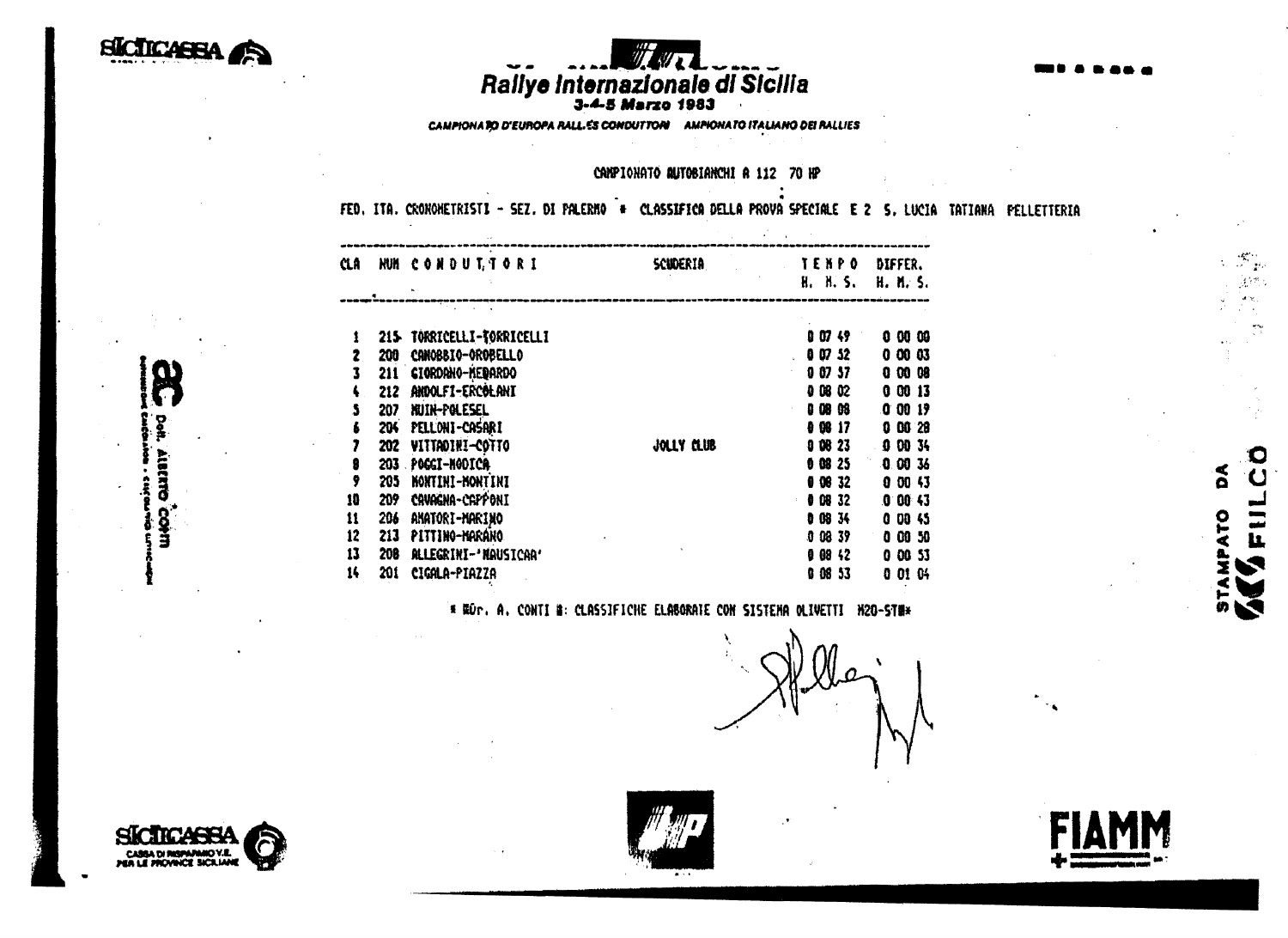67\* TARGA FLORIO Rallye Internazionale di Sicilia

CAMPIONATO D'EUROPA RALLES CONDUTTORI AMPIONATO ITALIANO DEI RALLIES

### CAMPIONATO AUTOBIANCHI A 112 70 HP

FEDERAZIONE NAZIONALE CRONOMETRISTI - SEZ. DI PALERNO \* CLASSIFICA DOPO LA PRÓVA SPECIALE E 2 S. LUCIA TATIANA PELLETTERIA

| ኚ R |     | NUM CONDUTTORI         | <b>SCUDERIA</b>   | T E N P O<br>H. M. S.                         | DIFFER.<br>H. M. S.    |
|-----|-----|------------------------|-------------------|-----------------------------------------------|------------------------|
| 1   | 215 | TORRICELLI-TORRICELLI  |                   | 0 57 55                                       | 0 00 00                |
| 2   | 200 | CANOBBIO-OROBELLO      |                   | 0,58<br>-08                                   | 0 00 13                |
| 3   | 212 | AHDOLFI-ERCOLANI       |                   | 0,58<br>-48                                   | 0 00 53                |
| 4   | 211 | CIORDANO-HEDARDO       |                   | 0.59.14                                       | 0 01 19                |
| 5   | 204 | <b>FELLONI-CASARI</b>  |                   | 1 00<br>-12                                   | 00217                  |
| 6   | 202 | VITTADINI-COTTO        | <b>JOLLY CLUB</b> | 1 00 54                                       | $002$ 59               |
| 7   | 207 | <b>KUIN-POLESEL</b>    |                   | 101<br>-67                                    | 0 03 12                |
| 8   | 205 | <b>MONTINI-NONTINI</b> |                   | 1 O1<br>98                                    | 0 <sub>03</sub><br>-13 |
| 9   | 203 | POGGI-HODICA           |                   | 1 01 58                                       | 0 04 OJ                |
| 10  | 209 | Cavagna-caffoni        |                   | 1 02 30                                       | 0 04 35                |
| 11  | 206 | ANATORI-MARINO         |                   | 1 03 01                                       | 0 05 06                |
| 12  | 213 | PITTINO-NARANO         |                   | 1 03<br>-19                                   | 0 05 24                |
| 13  | 208 | ALLEGRINI-'NAUSICAA'   |                   | Ñ<br>OS.<br>-29<br>1.                         | 0 07 34                |
| 14  | 201 | CIGRLA-PIAZZA          |                   | 05<br>-51<br>1<br>$\mathcal{N}_{\mathcal{N}}$ | 0 07 56                |

CAMPIONATO AUTOBIANCHI A 112 70 HP

ELENCO DEI TEMPI MANCANTI NELLA PROVA

2 214 CARRERA-SEVERI

О

 $\boldsymbol{\delta}$ 

PATO

**CRIF.WURTH** 

E 2 S. LUCIA TATIANA PELLETTERIA

1 210 KACALUSO-LA FATA

dentals all the states

ion. AlBEKTO COPITI<br>Ion. AlBEKTO COPITI

\* WOR. A. CONTI #: CLASSIFICHE ELABORATE CON SISTENA OLIVETTI M20-STM\*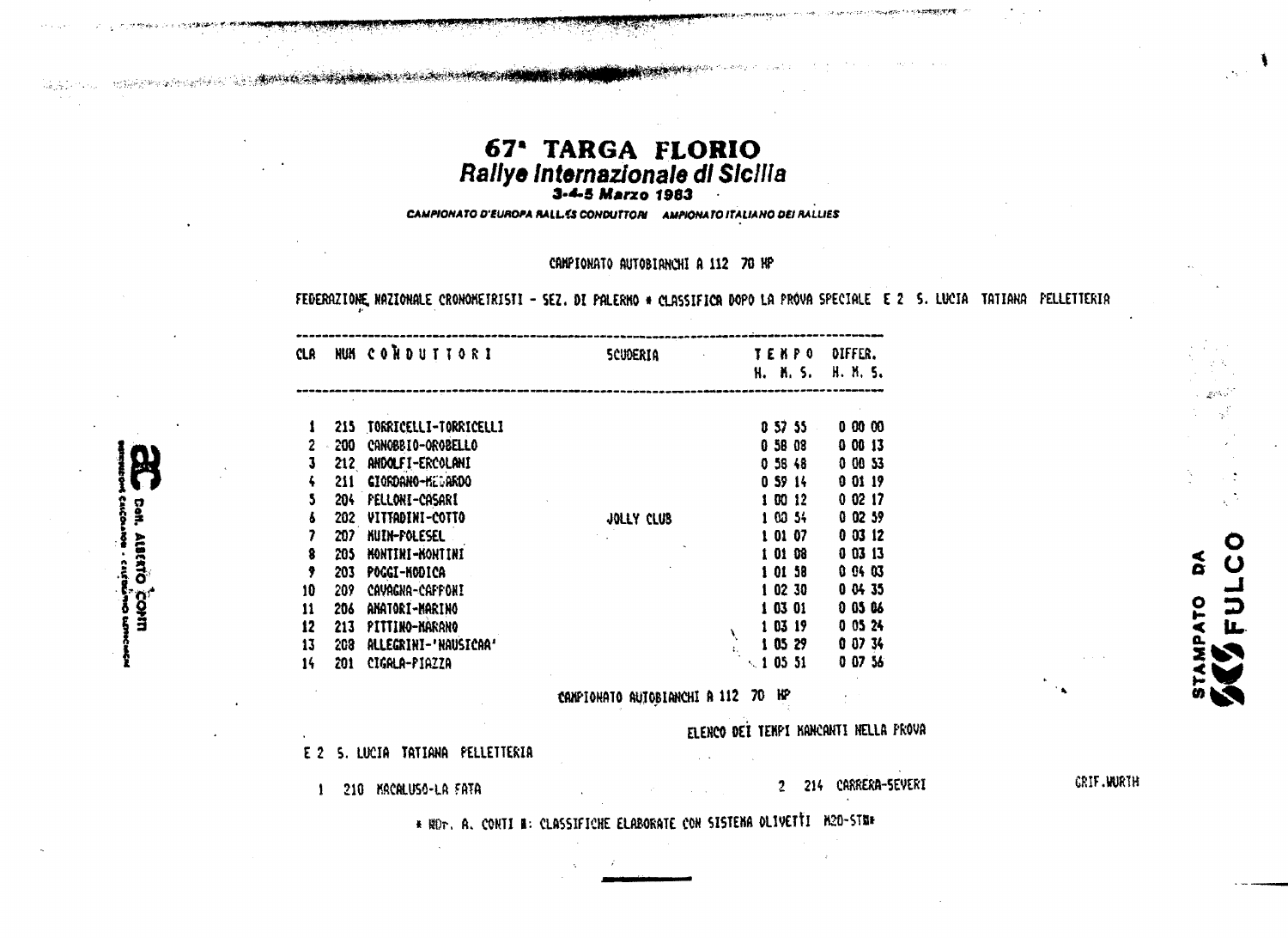**EXTREMEDIA** 



CAMPIONATO D'EUROPA RALLES CONDUTTORI AMPIONATO ITALIANO DEI RALLIES

### CAMPIONATO AUTOBIANCHI A 112 70 HP

FED. ITA. CRONOMETRISTI - SEZ. DI PALERMO \* CLASSIFICA DELLA PROVA SPECIALE F 2 FERLA CORSAUTO

| CLA |     | <b>NUM CONDUTTORI</b>   | <b>SCUDERIA</b>   | TEMPO<br>H. K. S.      | DIFFER.<br>H. M. S. |
|-----|-----|-------------------------|-------------------|------------------------|---------------------|
|     | 200 | CANOBBIO-OROBELLO       |                   | 0 06 56                | 00000               |
| 2   | 215 | TORRICELLI-TORRICELLI   |                   | 0 06 59                | 00 03<br>Ð          |
| 3   | 212 | ANDOLFI-ERCOLANI        |                   | 00713                  | 00 19<br>a          |
| 4   | 207 | KUIN-POLESEL            |                   | 0 07 16                | 00 20<br>o          |
| 5   | 204 | PELLONI-CASARI          |                   | 0 07 19                | 00 23<br>O          |
| 6   | 205 | NONTINI-NONTINI         |                   | 00731                  | 00 35<br>8          |
| 7   | 203 | POGGI-KODICA            |                   | $007$ 34               | 00 38<br>o          |
| 8   | 211 | <b>CIORDANO-MEDARDO</b> |                   | 0 <sub>07</sub> 37     | DO 41<br>ū          |
| 9   | 202 | VITTADINI-COTTO         | <b>JOLLY CLUB</b> | O 07<br>-40            | 0 00 44             |
| 10  | 206 | AMATORI-MARINO          |                   | O 07.<br>-47           | 0 00 51             |
| 11  | 209 | CAVAGNA-CAFFONI         | ٠                 | 007<br>-55             | 00 59               |
| 12  | 213 | PITTING-NARANO          |                   | 0 <sub>07</sub><br>-55 | 0 00 59             |
| 13  | 201 | CIGALA-PIAZZA           |                   | 0,08,00                | 00104               |
| 14  | 208 | ALLEGRINI-'NAUSJ('AA'   | $\bullet$         | 00807                  | 00111               |
|     |     |                         |                   |                        |                     |

\* WDr. A. CONTI W: CLASSIFICHE ELABORATE CON SISTEMA OLIVETTI\ M20-STR\*

نت.



化

 $\bullet$ 

ã

MPATO

FULC

CASSA DI RISPANIAO V.E. PER LE PROVINCE SICILIANE

an. Alatitro corm

i<br>S



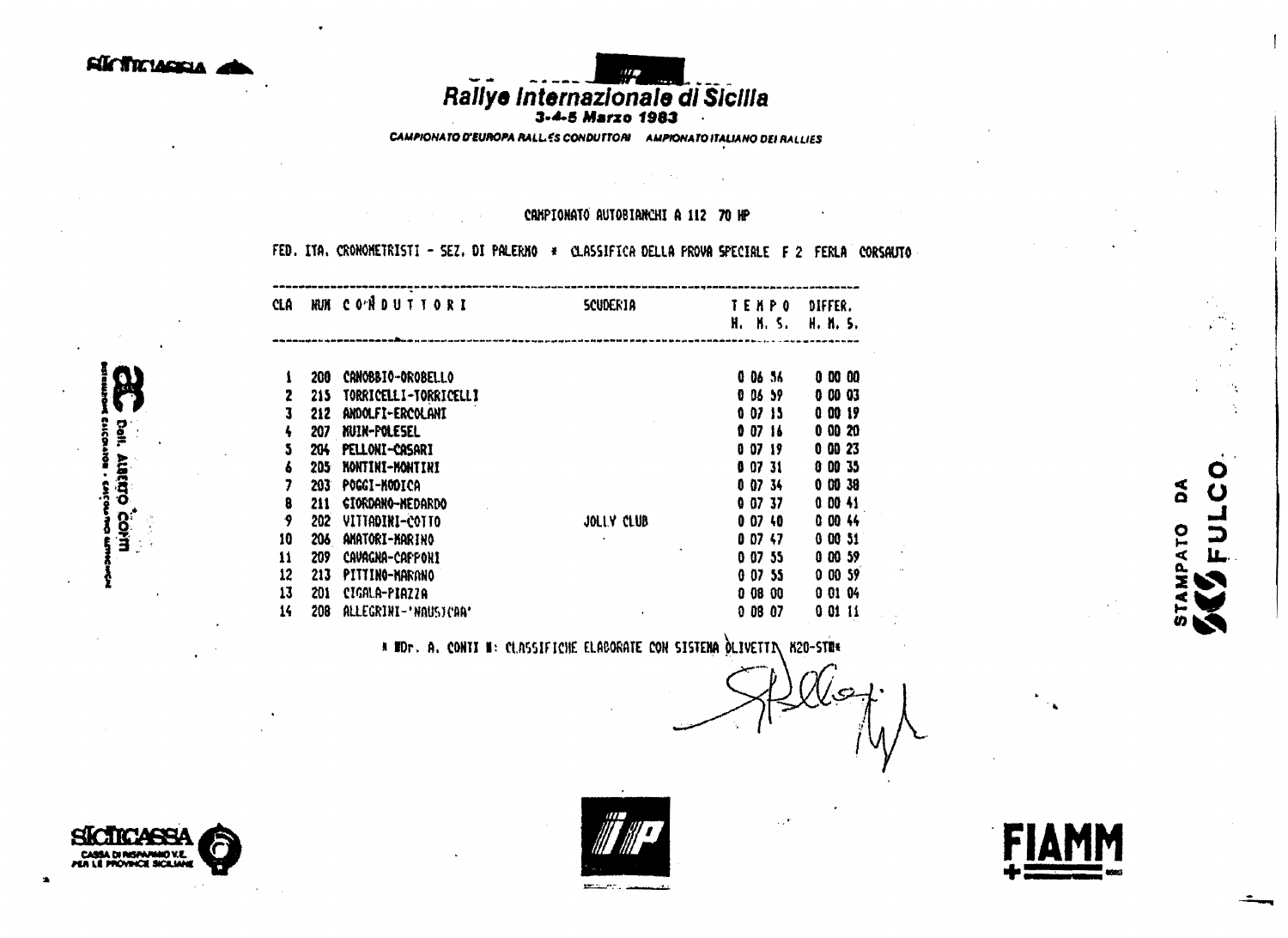## 67<sup>\*</sup> TARGA FLORIO<br>Rallye Internazionale di Sicilia<br>3-4-5 Marzo 1983

CAMPIONATO D'EUROPA RALL. ES CONDUTTORI AMPIONATO ITALIANO DEJ RALLIES

CAMPIONATO AUTOBIANCHI A 112 70 HP

FEDERAZIONE NAZIONALE CRONOMETRISTI - SEZ. DI PALERNO \* CLASSIFICA DOPO LA FROVA SPECIALE F 2 FERLA CORSAUTO

| CLA                     |              | <b>NUK CONDUTTORI</b>        | <b>SCUDERIA</b>   | TEHPO       | DIFFER.                |
|-------------------------|--------------|------------------------------|-------------------|-------------|------------------------|
|                         |              |                              |                   | H. N. S.    | H. N. S.               |
|                         | $\mathbf{r}$ |                              |                   |             |                        |
| ı                       | 215          | <b>TORRICELLI-TORRICELLI</b> |                   | 1 04 54     |                        |
| 2                       | 200          | CANOBBIO-OROBELLO            |                   | 1 05 04     | 0 00<br>-10            |
| $\overline{\mathbf{3}}$ | 212          | ANDOLFI-ERCOLANI             |                   | 1 06 03     | 0 01<br>09             |
| $\blacklozenge$         | 211          | GIORDANO-MEDARDO             |                   | 1 06 51     | 0 01 57                |
| 5                       | 204          | PELLONI-CASARI               |                   | 1 07 31     | 0 <sub>02</sub><br>-37 |
| 6                       | 207          | NUIN-POLESEL                 |                   | 1 08 23     | 0 03 29                |
| 7                       | 202          | VITTADINI-COTTO              | <b>JOLLY CLUB</b> | 1 08 34     | 00340                  |
| 8                       | 205          | NONTINI-NONTINI              |                   | 1 08 39     | 0.03.45                |
| 9                       | 203          | POGGI-HODICA                 |                   | 09 32<br>1  | 0 04<br>-38            |
| 10                      | 209          | CAVAGNA-CAFFONI              |                   | 10.25<br>ſ. | 0 05 31                |
| 11                      | 206          | AMATORI-MARINO               |                   | 1 10 48     | 0 05 54                |
| 12                      | 213          | PITTINO-MARANO               |                   | 1 11 14     | 0 06 20                |
| 13                      | 208          | ALLEGRINI-'NAUSICAA'         |                   | 1 13 36     | 0.0842                 |
| 14                      | 201          | CIGALA-PIAZZA                |                   | 1 13 51     | 0 08 57                |

CAMPIONATO AUTOBIANCHI A 112 70 KP

 $\mathbf{V}$ 

 $\overline{2}$ 

ELENCO DEI TEMPI MANCANTI NELLA PROVA F 2 FERLA CORSAUTO

\* GRIF, WURTH 214 CARRERA-SEVERI

ei a mm

 $\bullet$ 

 $\overline{O}$ 

 $\begin{bmatrix} 1 \\ 2 \end{bmatrix}$ 

 $\tilde{\mathbf{c}}$ 

MPATO

# ADr. A. CONTI #: CLASSIFICHE ELABORATE CON SISTEMA OLIVETTI M20-STA\*

1 210 KACALUSO-LA FATA



Я

pon. Alectro corm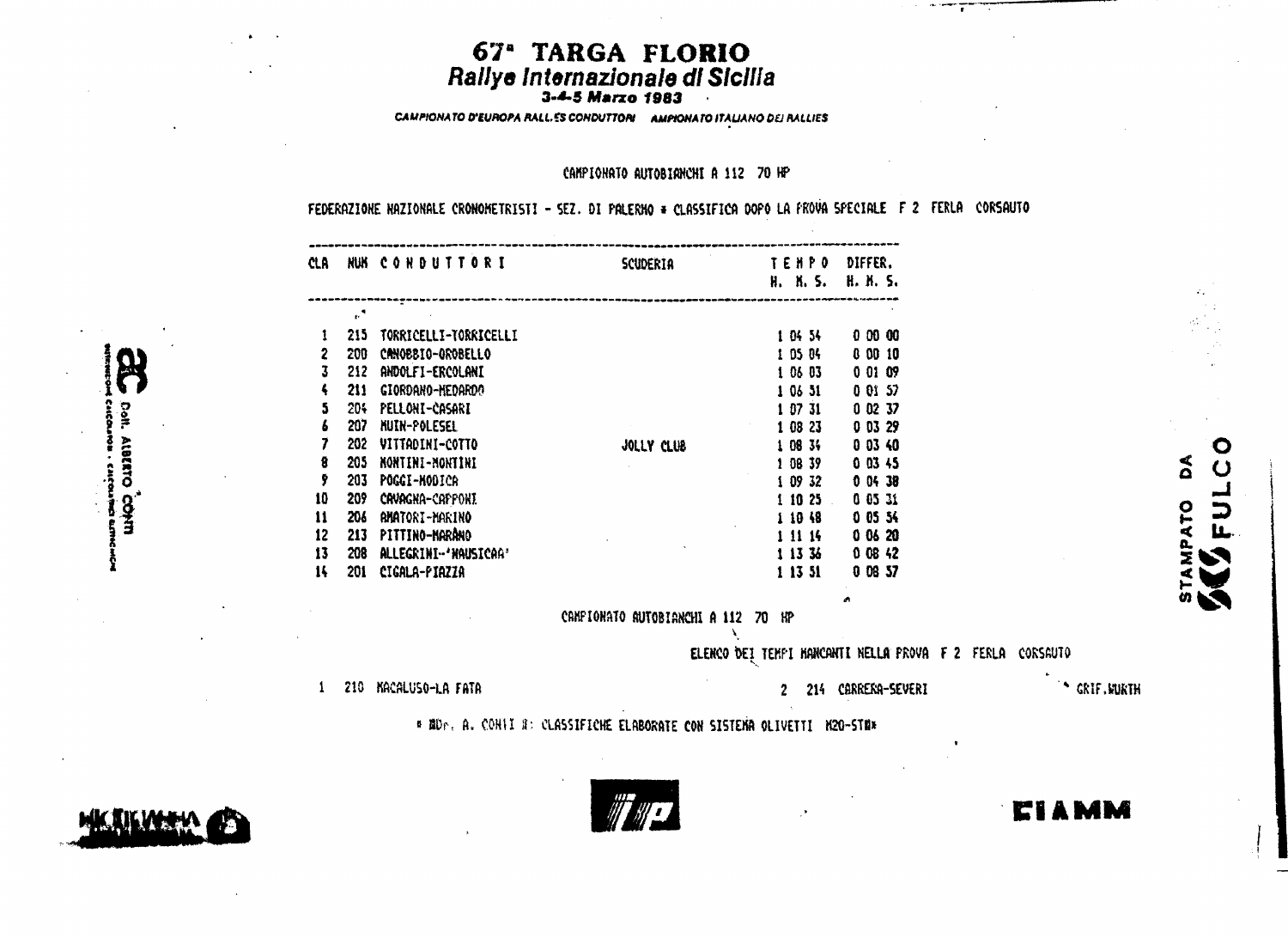AURERTO CONTI<br>AURERTO CONTI

# 67<sup>\*</sup> TARGA FLORIO<br>Rallye Internazionale di Sicilia

CAMPIONATO D'EUROPA RALLES CONDUTTORI AMPIONATO ITALIANO DEI RALLIES

CAMPIONATO AUTOBIANCHI A 112 70 NP

FED. ITA. CRONOMETRISTI - SEZ. DI PALERNO \* CLASSIFICA DELLA PROVA SPECIALE G.3 LASCARI EUROWAGEN

| CLA |     | <b>NUM CONDUTTORI</b> | SCUDERIA   | TEHPO          | DIFFER.         |
|-----|-----|-----------------------|------------|----------------|-----------------|
|     |     |                       |            | H. M. S.       | H. M. 5.        |
|     |     |                       |            |                |                 |
| I   | 215 | TORRICELLI-TORRICELLI |            | 01357          | $0\,00\,00$     |
| 2   | 200 | CANOBBIO-OROBELLO     |            | 0.1400         | 0 00 03         |
| 3   | 211 | GIORDANO-MEDARDO      |            | 01419          | 0 00 22         |
| 4   | 207 | <b>MUIN-FOLESEL</b>   |            | -20<br>$0 + 4$ | 0 00 23         |
| 5   | 212 | ANDOLFI-ERCOLANI      |            | 01422          | 00025           |
| 6   | 204 | FELLONI-CASARI        |            | 11141          | 0.00.44         |
| 7   | 202 | VITTADINI-COTTO       | JOLLY CLUB | 0 14 44        | 0,00,47         |
| a   | 203 | POGGI-NODICA          |            | $0 + 5 + 00$   | 0 01 03         |
| 9   | 206 | AMATORI-NARINO        |            | 8 15 02        | $0 \t01 \t12$   |
| 10  | 209 | CAVAGNA-CAFFONI       |            | 41 15 23       | $0$ 01 26       |
| Н   | 205 | NONTINI-NONTINI       | $\bullet$  | 0.15.74        | $0 \, 01 \, 27$ |
| 12  | 213 | PITTINO-NARANO        |            | A 15-27        | $0 \, 01 \, 30$ |
| 13  | 208 | ALLEGRINI-'NAUSICAA'  |            | 0 15 20        | $0.01 - 31$     |

\* MOP. A. CONTI W: CLASSIFICHE ELANOHAIE CON SISTINA OFIVITED BUD STWX

 $\tilde{\Omega}$  $\bm{\mathsf{C}}$ 12470

 $\circ$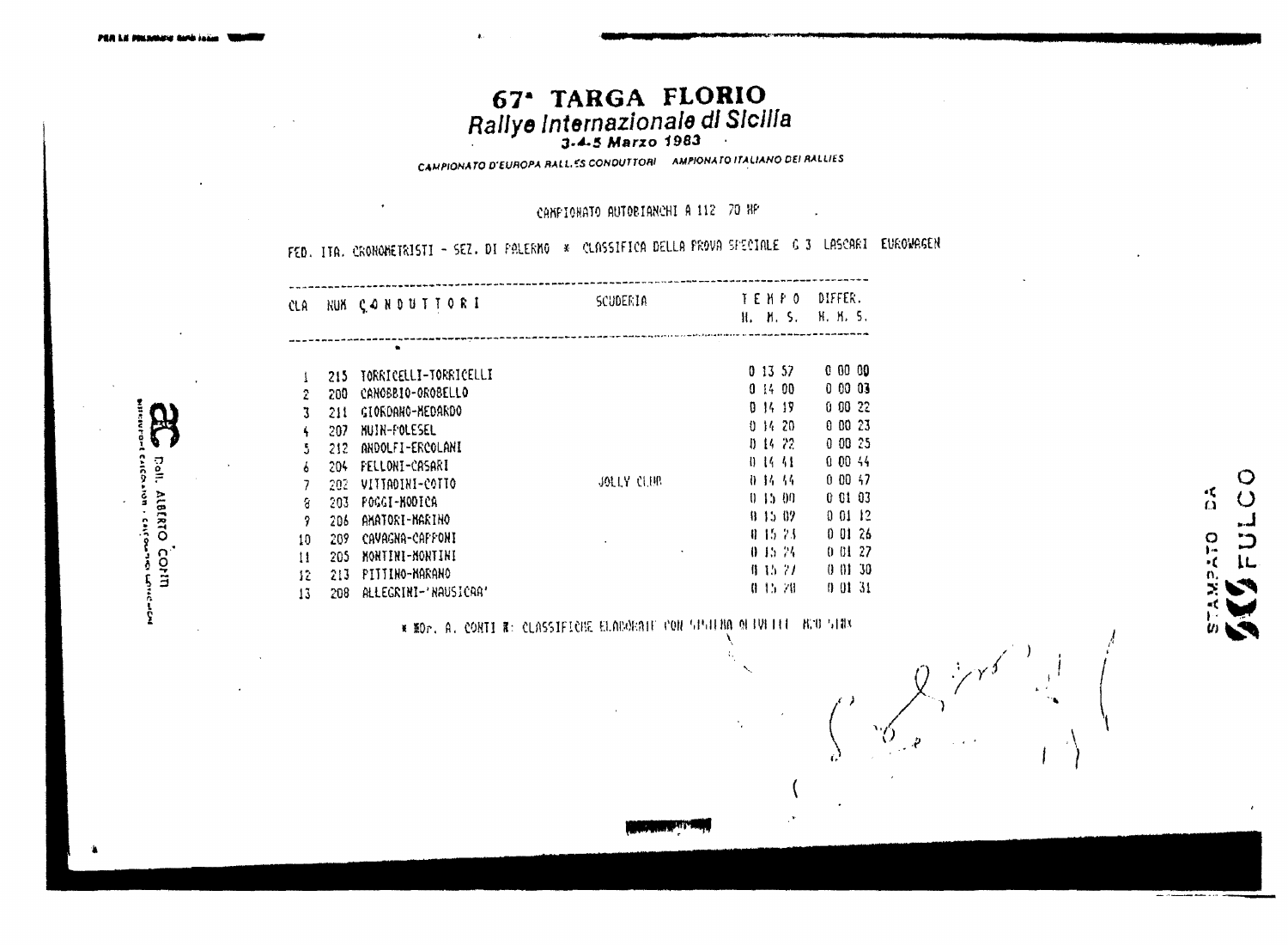

CAMPIONATO D'EUROPA RALLES CONDUTTORI AMPIONATO ITALIANO DEI RALLIES

#### CAMPIONATO AUTOBIANCHI A 112 70 HP

### FEDERAZIONE NOZIONALE CRONOMETRISTI - SEZ. DI FALERMO \* CLASSIFICA DOPO LA PROVA SPECIALE 63 LASCARI EUROVAGEN

| CL A                     |     | NUM CORDUITORI        | SCUDERIA          | TEXPO                             | OIFFER.                      |  |  |  |  |  |  |
|--------------------------|-----|-----------------------|-------------------|-----------------------------------|------------------------------|--|--|--|--|--|--|
|                          |     |                       | H. H. S.          | H. K. S.                          |                              |  |  |  |  |  |  |
|                          | 215 | TORRICELLI-TORRICELLI |                   | 1 18 51                           | 0000                         |  |  |  |  |  |  |
| 2                        | 200 | CANOBB10-OROBELLO     |                   | 1 19 04                           | 0 00 13                      |  |  |  |  |  |  |
| $\overline{3}$           | 212 | ANDOLFI-ERCOLANI      |                   | 1 20 25                           | 0 01 34                      |  |  |  |  |  |  |
| 4                        | 211 | GIORDANO-MEDARDO      |                   | 12110                             | 0 <sub>02<sub>19</sub></sub> |  |  |  |  |  |  |
| 5                        | 204 | FELLONI-CASARI        |                   | 1, 22, 12                         | 0 03 21                      |  |  |  |  |  |  |
| 6                        | 207 | <b>NUTN-FOLESEL</b>   |                   | 1 22 43                           | $0$ $03$ $52$                |  |  |  |  |  |  |
| $\overline{\phantom{a}}$ | 202 | VITTADINI-COTTO       | <b>JOLLY CLUB</b> | 1, 23, 18                         | 0 04 27                      |  |  |  |  |  |  |
| ê                        | 205 | KONTINI-NONTINI       |                   | 1, 24, 03                         | $0\,05\,12$                  |  |  |  |  |  |  |
| ŷ                        | 203 | <b>FOGGI-KODICA</b>   |                   | 1 24 32                           | 00551                        |  |  |  |  |  |  |
| 10                       | 209 | CAVACKA-CAFFONI       |                   | 1 25 48                           | 0,06,57                      |  |  |  |  |  |  |
| 11                       | 206 | ANATORI-MARINO        |                   | 1 25 57                           | 0 07 06                      |  |  |  |  |  |  |
| 12                       | 213 | PITTINO-MARANO        |                   | 1 26 41                           | 0 07 50                      |  |  |  |  |  |  |
| 13                       | 208 | ALLEGRINI-'NAUSICAA'  |                   | V<br>29.<br>-04<br>$\ddot{\cdot}$ | 0 10 13                      |  |  |  |  |  |  |

EQUIPAGGI RITIKATI NELLA FROVA 63 LASCARI EUKOWAGEN

O

⊃ lı.

 $\mathbf{\hat{p}}$ 

PATO

201 CHAMA PIRZZA ritirato

Coll. AlBERTO COMT<br>Coll. AlBERTO COMT

وأجهد

\* KOr. A. CONTI #: CLASSIFICHE ELABORATE CON SISTEMA OLIVETTI N20-STWP

Rallye Internazionale di Sicilia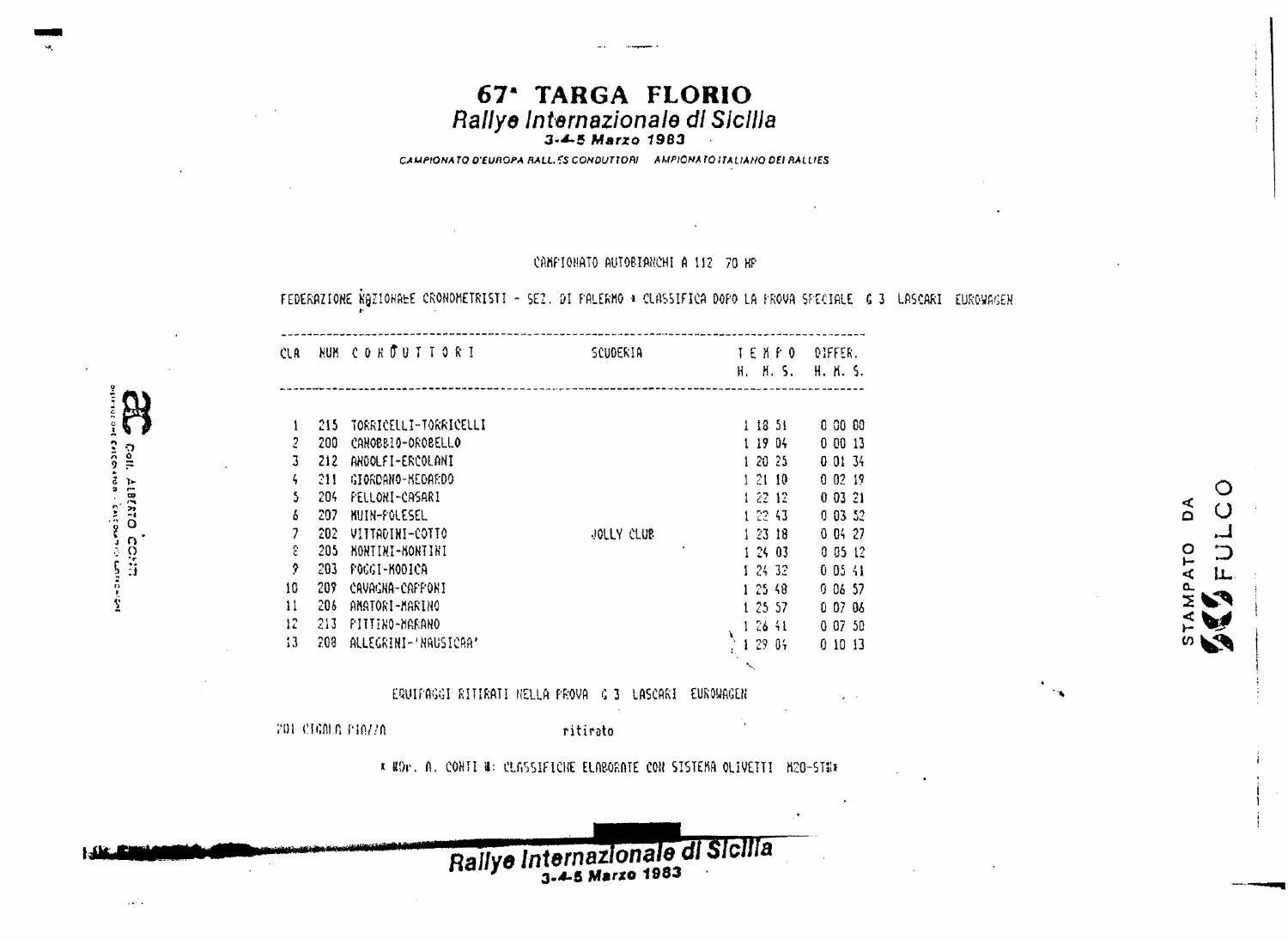**SICTIGNEER AS** 



CAMPIONATO D'EUROPA RALLES CONDUTTORI AMPIONATO ITALIANO DEI RALLIES

### CAMPIONATO AUTOBIANCHI A 112 70 NP

FED. ITA. CRONOMETRISTI - SEZ. DI PALERNO \* CLASSIFICA DELLA PROVA SPECIALE H 2 RAUILEIA SAVA

| αA |     | HUN CONDUTTORI        | SCUDERIA          | TENPO        | DIFFER.       |  |  |
|----|-----|-----------------------|-------------------|--------------|---------------|--|--|
|    |     |                       | H. K. S.          | H. M. S.     |               |  |  |
| 1  | 200 | CANOBBIO-OROBELLO     |                   | 0 06 27      | 00000         |  |  |
| 2  | 215 | TORRICELLI-TORRICELLI |                   | 0 06 31      | 00004         |  |  |
| 3  | 212 | ANDOLFT-ERCOLANI      |                   | 0 0  33      | 0 00 06       |  |  |
| 4  | 211 | CIORDANO-HEDARDO      |                   | 0 03 40      | 0 00 13       |  |  |
| 5  | 207 | <b>NUIN-POLESEL</b>   |                   | 0.06.44      | 00017         |  |  |
| 6  | 204 | PELLONI-CASARI        |                   | 0 0 6 48     | 00021         |  |  |
| 7  | 206 | ANATORI-KARINO        |                   | 0 06 57      | 000J          |  |  |
| 8  | 202 | VITTADINI-COTTO       | <b>JOLLY CLUB</b> | 0 0  59      | $0 \t00 \t32$ |  |  |
| 9  | 213 | PITTINO-NARANO        |                   | 0 07 00<br>٠ | 0 00 33       |  |  |
| 10 | 203 | POGGI-NODICA          |                   | 00705        | $0 \t00 \t38$ |  |  |
| 11 | 208 | ALLEGRINI-'NAUSICAA'  |                   | 07 20<br>o   | 0 00 53       |  |  |
| 12 | 209 | CAVACNA-CAFPONI       |                   | 07 20<br>O   | 0 00 53       |  |  |
| 13 | 205 | MONTINI-NONTINI       |                   | 07 24<br>Đ.  | 000 59        |  |  |
|    |     |                       |                   |              |               |  |  |

# NOr. A. CONTI N: CLASSIFICHE ELABORATE CON SISTEMA OLIVETTI M20-STN+

CASSA DI NOI PER LE PROVINCE SICILIANE

Alataro com

Ø





 $\mathbf{\tilde{a}}$ APATO

O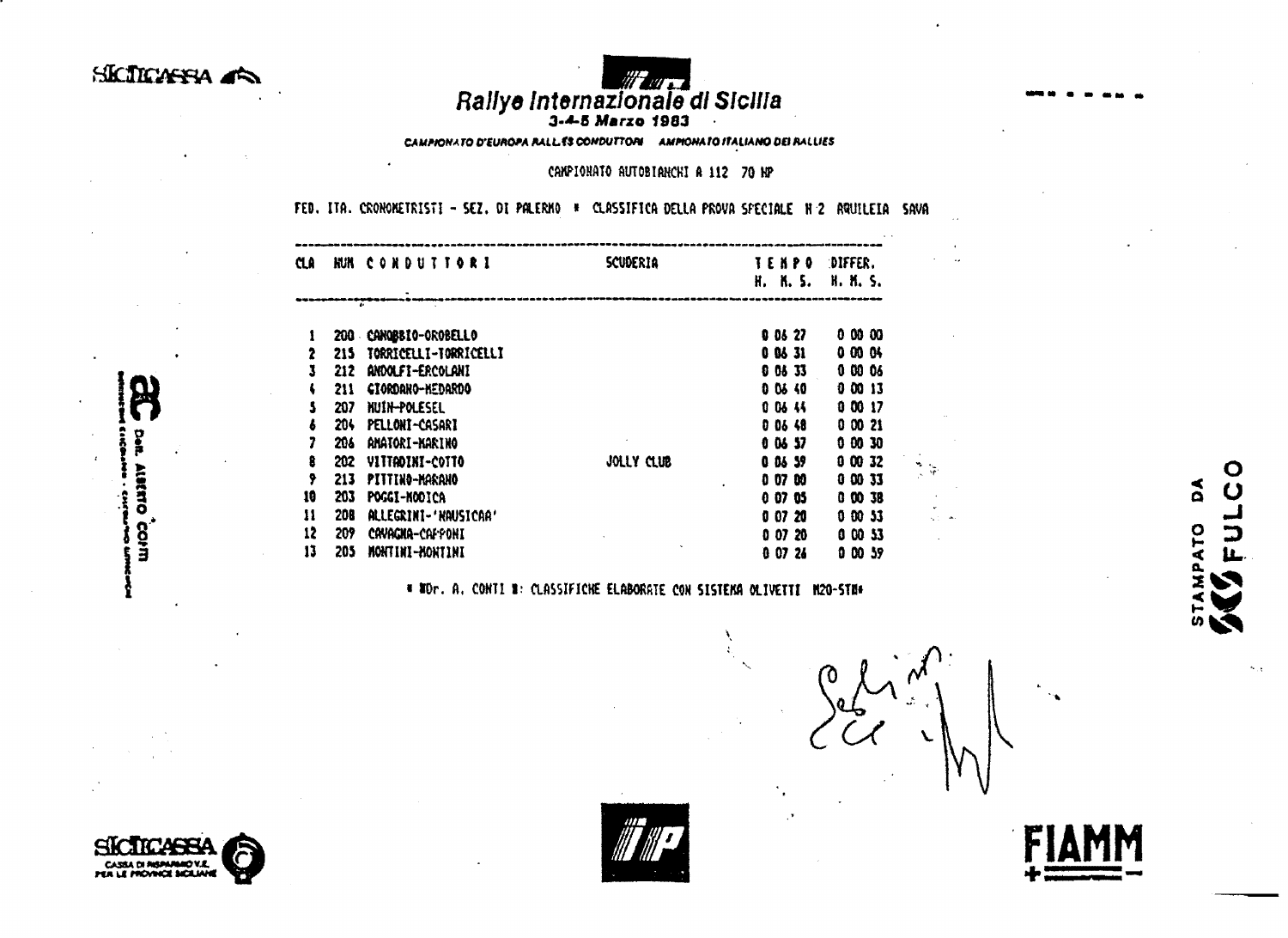

### CAMPIONATO AUTOBIANCHI A 112

FEDERAZIONE NAZIONALE CRONONETRISTI - SEZ. DI PALERNO \* CLASSIFICA DOPO LA E ROZA RE AUDILEIA

| $\mathbf{r}$ |            |                                       |            |                          |                          |  |
|--------------|------------|---------------------------------------|------------|--------------------------|--------------------------|--|
| ር୮ଖ          |            | NUM CONDUTTORI                        | SCUDERIA   | <b>TENPO</b><br>H. K. S. | H.,                      |  |
|              | 215        | TORRICELLI-TORRICELLI                 |            | 1 25 22                  | 0000                     |  |
| 2<br>3       | 200<br>212 | CANOBBIO-OROBELLO<br>ANDOLFI-ERCOLANI |            | 12531<br>1 26 58         | 00 0<br>Ū.<br>01 3<br>0. |  |
|              | 211        | GIORDANO-MEDARDO                      |            | 1 27 50                  | 0 02 2                   |  |
| 5            | 204        | FELLONI-CASARI                        |            | 1 29 00                  | 0 03 3                   |  |
| 6            | 207        | <b>NUIN-FOLESEL</b>                   |            | 1 29 27                  | 04 0.<br>0.              |  |
| 7            | 202        | VITTADINI-COTTO                       | JOLLY CLUB | 1 30 17                  | D4 5.<br>o               |  |
| 8            | 205        | NONTINI-NONTINI                       | ٠          | 1 31 29                  | <b>Q6 O</b><br>o         |  |
| 9            | 203        | POGGI-KODICA                          |            | 1 31 37                  | <b>B&amp;</b> 13<br>Ð    |  |
| 10           | 206        | AMATORI-MARINO                        |            | 1 32 54                  | 0 07 3.                  |  |
| 11           | 209        | CAVAGNA-CAFPONI                       |            | 1 33 08                  | 0,07,4                   |  |
| $12 \,$      | 213        | PITTINO-MARANO                        |            | 1 33 41                  | 0 08 19                  |  |
| 13           | 208        | ALLEGRINI-'NAUSICAA'                  | X          | 13624                    | 1100<br>Ð.               |  |

CAMPIONATO AUTOBIANCHI A 112 70 **N** 

> ELENCO DEI TEMPI MANCANTI NELLA PROVA H 2 AQUILEIA SAVA  $\frac{1}{4}$

 $\tilde{\Omega}$ 

PATO

210 KACALUSO-LA FATA  $\overline{2}$ 

201 CIGALA-FIAZZA  $\mathbf{1}$ 



 $\mathbf{a}$ 

**Doll.** ri<br>S š **ALBERTO** 

**Exten agains** 

Ī.

COMIN